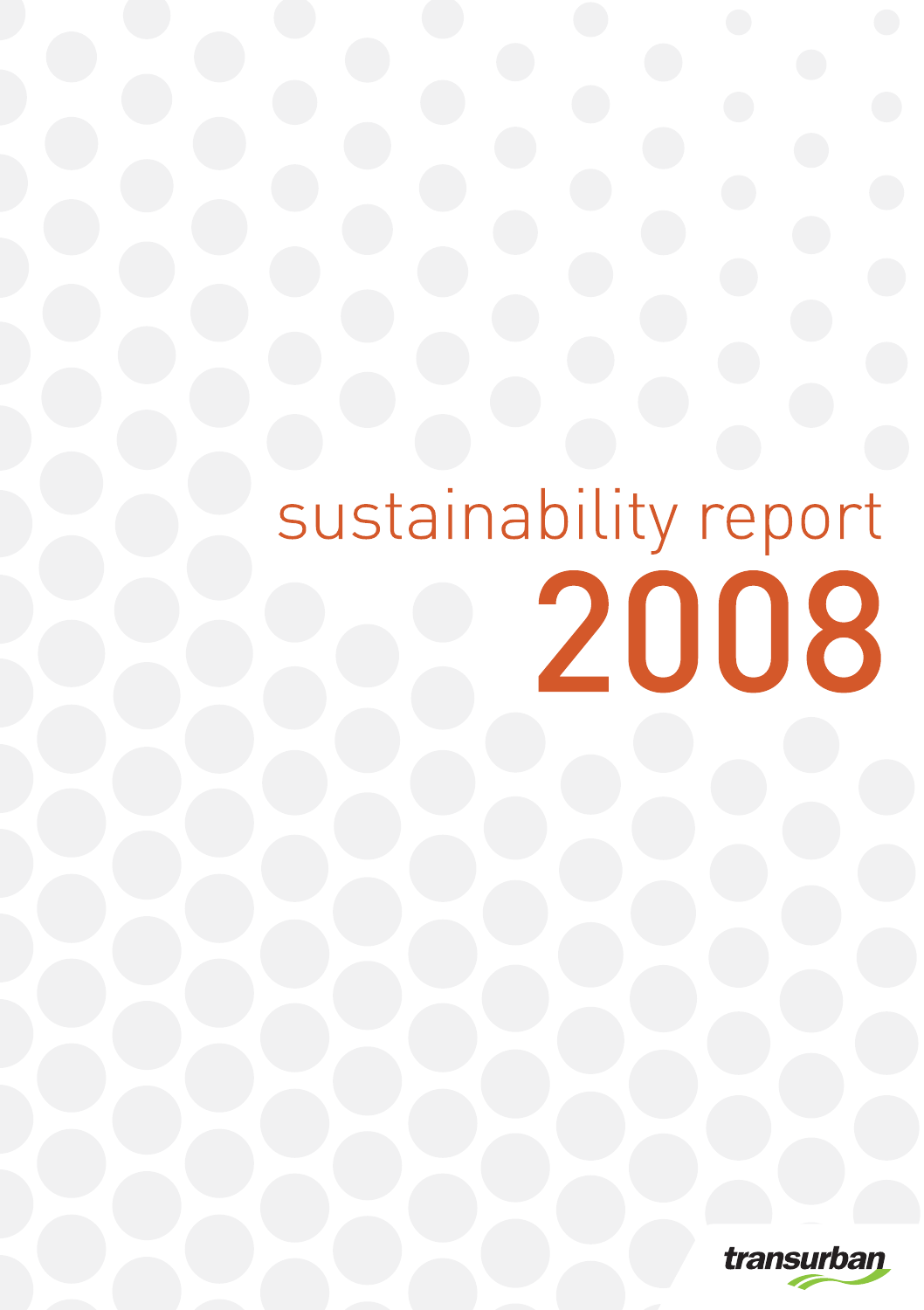# Our sustainability report

Transurban's third Sustainability Report includes a full online version as well as this printed summary.

Both cover the period from 1 July 2007 to 30 June 2008 and outline our major initiatives in our four pillars of sustainability: Environment, Employees, Customers and Community.

Our full online version of the 2008 Sustainability Report has been Global Reporting Initiative (GRI) checked and meets the content and quality requirements of GRI G3 Application Level A+.

Visit **www.transurban.com**  to view the full report.



All currencies are expressed in Australian dollars

Transurban ® is a registered trade mark of Transurban Limited, ACN 098 143 410

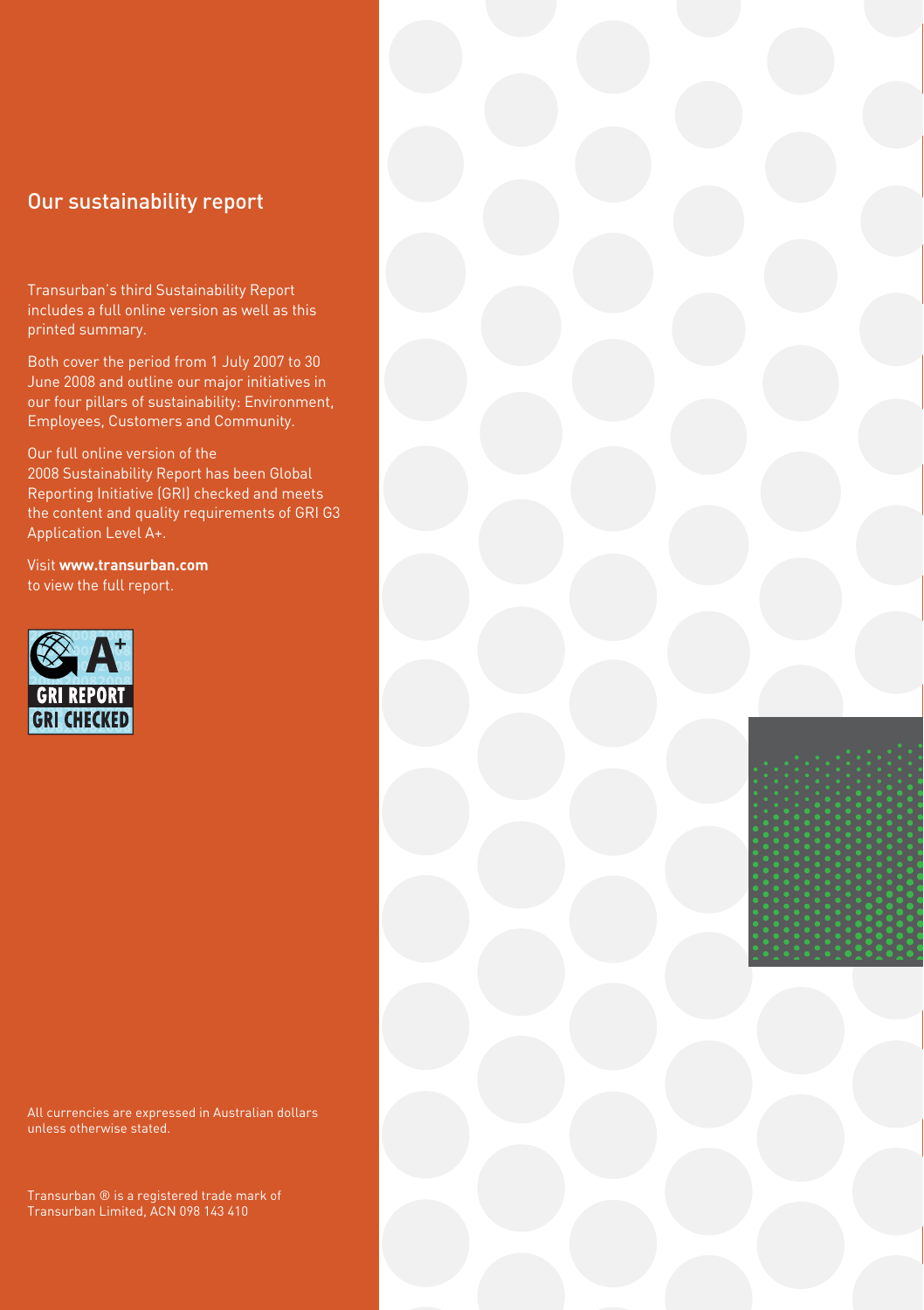# sustainability report 2008







Our cover reflects the new stencil design applied to the walls of Transurban's tunnels in Melbourne—part of a project which won the Australian Government's National Safer Communities Award in November 2008.

The \$11.7 million CityLink Tunnel Safety Project included an innovative colour scheme, new lighting and life size safety symbols that highlighted emergency exit doorways and directional signage.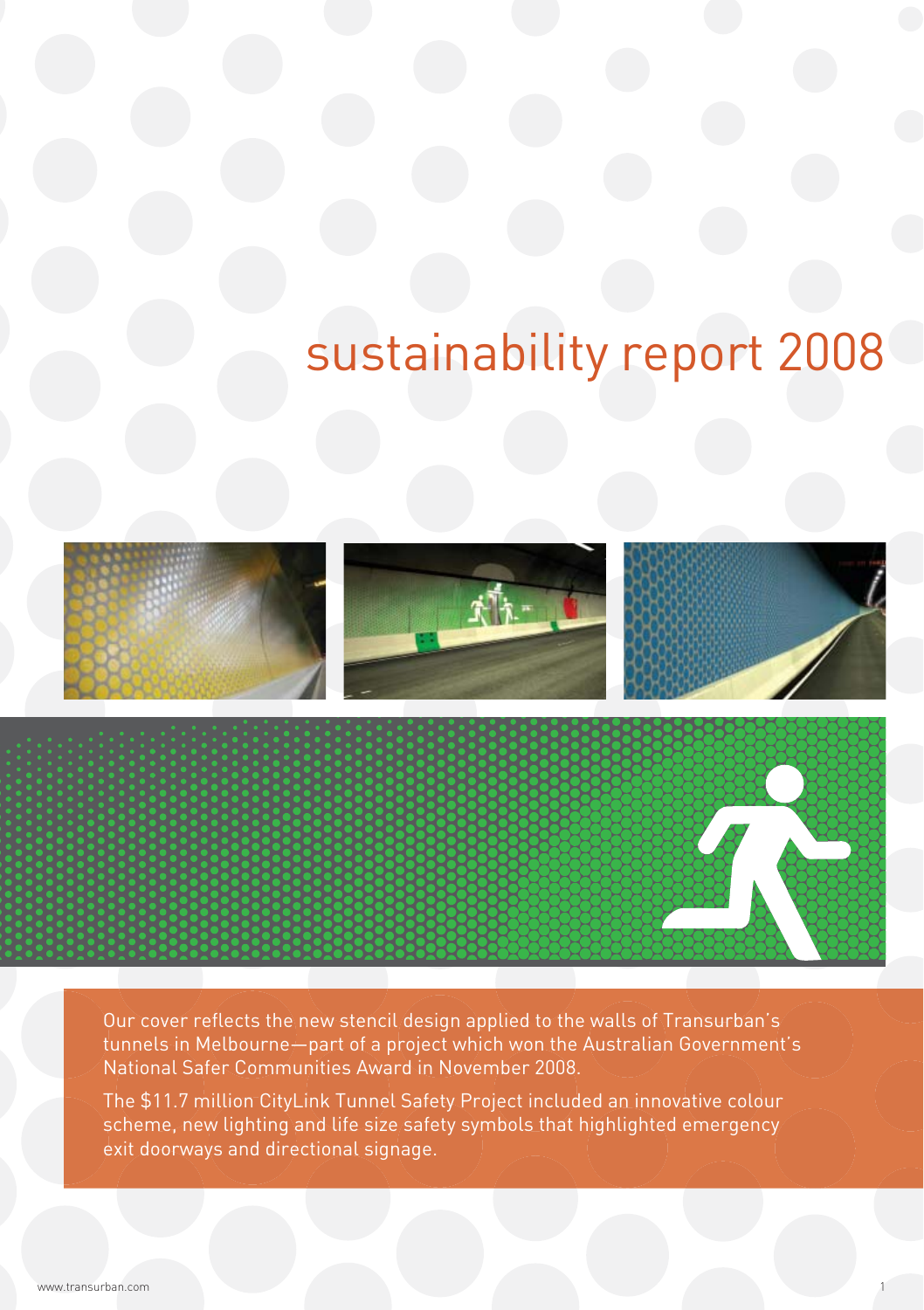# Chairman's message Towards a sustainable future



At an investor briefing last year, a Transurban security holder asked me to explain our commitment to sustainability. I gave an answer from the heart— I believe in sustainability because I am the father of twins, aged eight and I want them to grow up in a world that is worth living in.

It was an answer that seemed to satisfy the woman who asked it. But I could have gone on to give her an answer from the head as well. Here's what I would have said.

Like any business, Transurban has a responsibility to generate returns for the people who own it. Of course we have wider responsibilities to the communities we serve and to society as a whole. It is through our commitment to sustainability and ethical business practices that we reconcile these different responsibilities.

I will try to explain what I mean by examining three questions: What is sustainability? What does a sustainable company look like? And what is the business case for it at Transurban?

The most commonly accepted definition of sustainability is "development that meets the needs of the present without compromising the ability of future generations to meet their needs".

A sustainable company is one that runs its business in ways that avoid compromising that ability. A company that is committed to understanding its impacts on society and the environment and to enhancing them. A company that is honest and open in its governance, in its relationships with stakeholders and in the way it manages its impacts.

The business case at Transurban lies in the nature of our business. As a toll road operator, Transurban delivers infrastructure and services traditionally provided by the public sector. We charge for something that governments seemingly provide free of charge—or free at the point of use. That is one of the reasons our customers and the communities we serve expect high standards from us.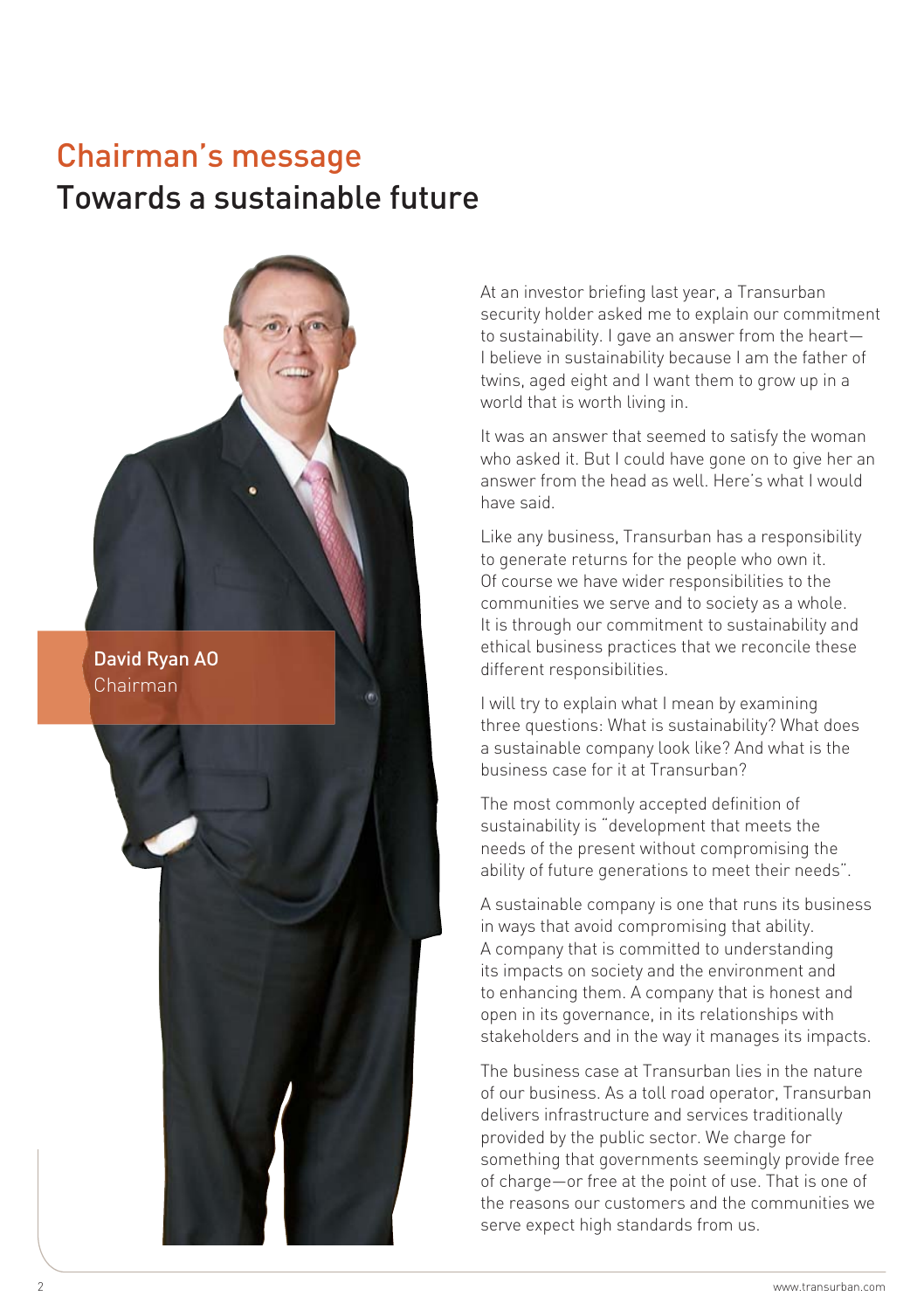New road concessions are awarded by governments. And governments are acutely sensitive to what customers and communities say about the companies competing for those concessions. Sustainability makes good business sense because it helps us manage risks in our existing operations and makes us more competitive in winning new concessions.

Another way of thinking about sustainability at Transurban therefore is as a strategy to align our business with the long-term interests of our stakeholders. Without their lasting support, we will not have a business.

David Ryan AO Chairman

# About Transurban

Transurban is an international toll road developer and manager with assets in Australia and the United States. We aim to create innovative and sustainable transport solutions for people and businesses.

- $\triangleright$  Transurban is listed on the Australian Securities Exchange (ASX), where it is ranked within the Top 50 companies.
- ` At the date of this report, Transurban had interests in seven roads in Australia and the US. They are CityLink in Melbourne, Hills M2, Westlink M7, Eastern Distributor, M4 and M5 in Sydney and Pocahontas 895 in Richmond, Virginia.
- ` In December 2007, Transurban reached financial close on a project in Virginia that involves creating High Occupancy Toll (HOT) Lanes on a section of the Capital Beltway (I-495)—the ring road around Washington, DC.
- $\triangleright$  Transurban manages three customer tolling brands in Australia—CityLink, Roam and Roam Express.
- ▶ Our head office is in Melbourne, Australia with other offices in Sydney, New York, the Washington DC area, and Richmond, Virginia. In FY08, we opened an office in Atlanta, Georgia, another heavily congested region of the US.
- ▶ We employ more than 700 people and have more than five million account and non-account customers globally.
- $\blacktriangleright$  The principal entities within Transurban Group are Transurban Holdings Limited, Transurban Holdings Trust and Transurban International Limited. Transurban Limited is a subsidiary of Transurban Holdings Limited.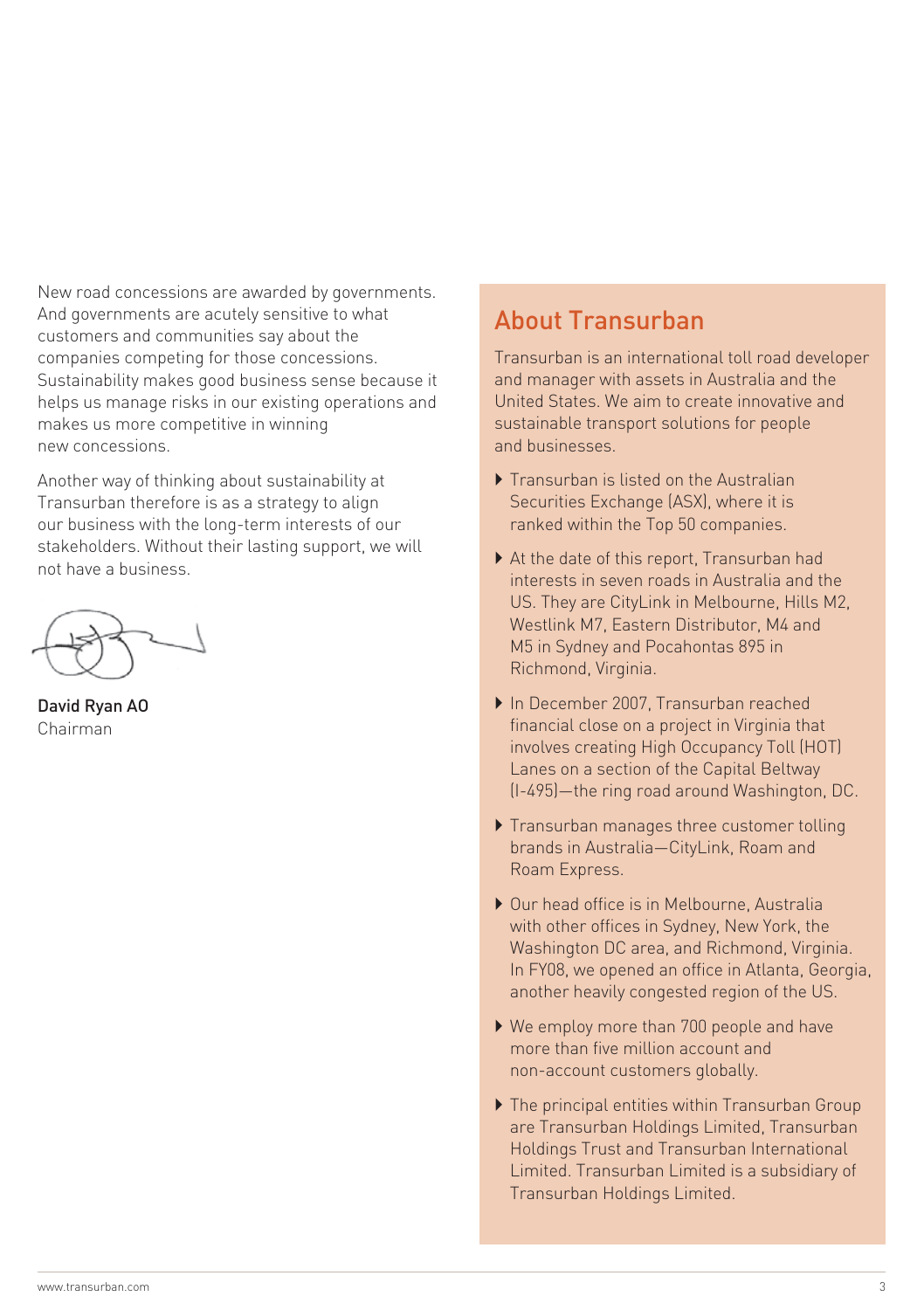# CEO's introduction

# A focus on safety and climate change



Welcome to Transurban's third Sustainability Report which covers Financial Year 2008.

Our sustainability highlights for the year reflect a renewed focus on the safety of our customers and our employees—our number one priority.

Another important focus for the year was climate change. Our aim in this was to complete the development of a formal policy with Group-wide targets for reductions in our Greenhouse Gas (GHG) emissions. That aim proved to be ambitious as we worked to integrate three new assets in Sydney into our toll road investment portfolio and dealt with the significant demands of our growing business in the US.

The formal climate change policy is therefore still a work in progress. However, we do have externally verified figures on our existing emissions. Together with our operational contractors, we will be able to meet the requirements of Australia's National Greenhouse and Energy Reporting System, known as NGERS. Based on Government announcements, we will not be required to participate in Australia's planned carbon emission trading scheme as our direct GHG emissions are well below the scheme's threshold levels.

In our home market of Australia, governments and communities are starting to consider the impact of new road projects on GHG emissions. We believe these concerns are more likely to change the kind of vehicles people drive particularly the fuel sources they rely on—rather than stop people driving. People value personal mobility and the reality is our cities rely on the motor car.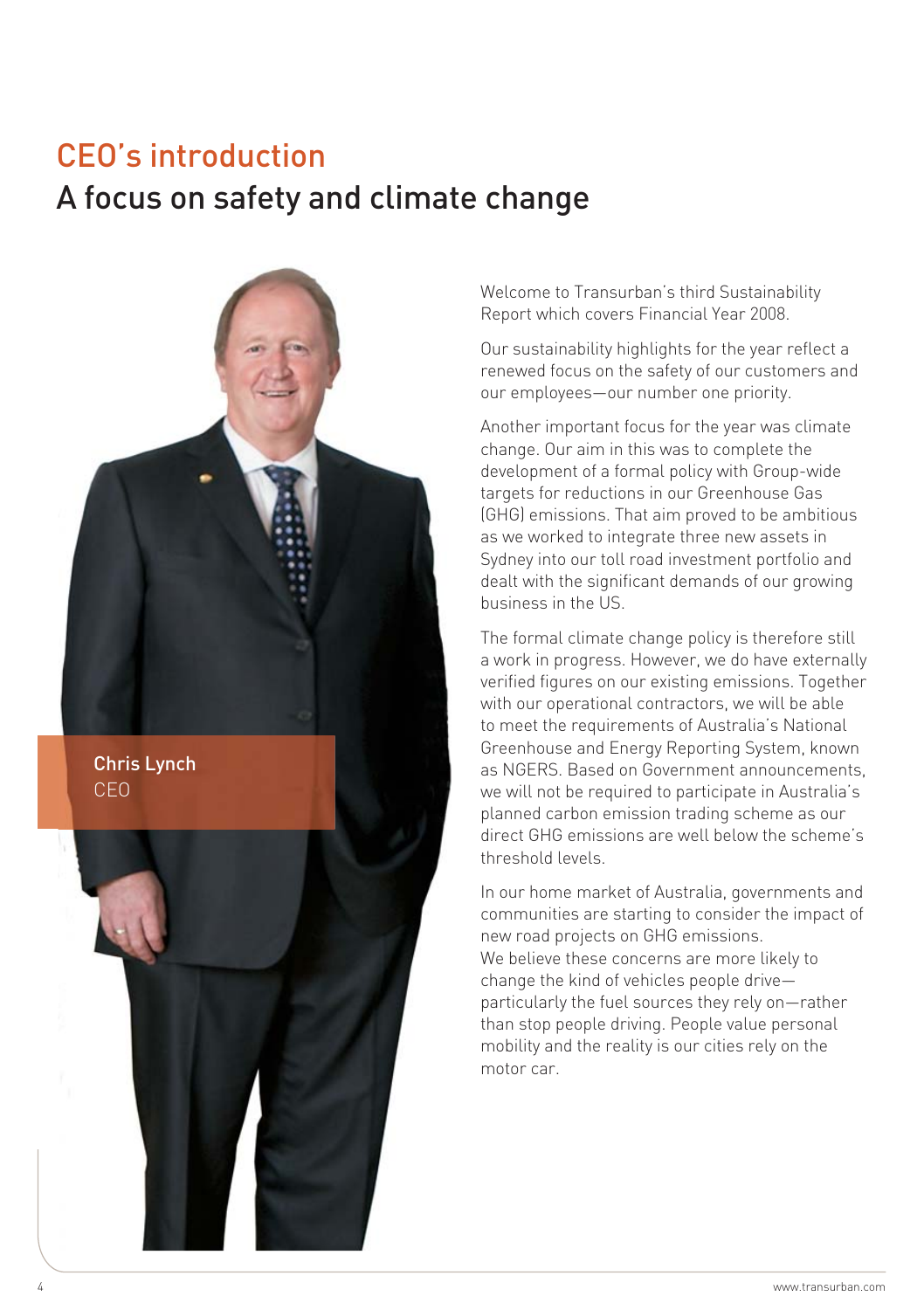However, we believe road operators like us and our construction partners need to consider what contribution we can make to reducing GHG emissions. We have outlined a way forward on this, based on the concept of 'carbon neutral' toll road development, in our submission to Professor Ross Garnaut's climate change review commissioned by the Australian Government.

In the past few years, our focus has been on introducing programs and initiatives to drive the sustainability agenda and awareness within the business. Financial Year 2008 was largely about consolidation and strengthening those programs.

In the early months of Financial Year 2009, we have started work on further embedding sustainability in the day-to-day management of the business with the Group's new Executive Committee, appointed in August, taking a leadership role.

Our basic thinking about sustainability has not changed. We still believe it is right to be a good corporate citizen that treats its customers and employees well, acts to ensure their safety, cares about the environment and has broad community support. We will therefore continue to focus our programs around the 'four pillars' of our sustainability agenda:

- ` Customers
- $\triangleright$  Communities
- ` Environment
- ▶ Employees

## **Our new CEO**

Chris Lynch became CEO of Transurban in April 2008. He joined the Group from one of the world's largest resources and mining companies, BHP Billiton. He held a series of senior appointments there, including five years as Chief Financial Officer.

His last position at BHP Billiton was Executive Director and Group President-Carbon Steel Materials. He had responsibility across BHP Billiton for Health, Safety and Environment.

Before joining BHP Billiton, Chris spent most of his career with Alcoa Inc, where he served as Vice President and Chief Information Officer, CFO Europe, Managing Director of KAAL Australia Ltd and in financial leadership roles.

He was a member of the Prime Ministerial Task Group on Emissions Trading, established by the former Australian Prime Minister, Mr John Howard, in December 2006.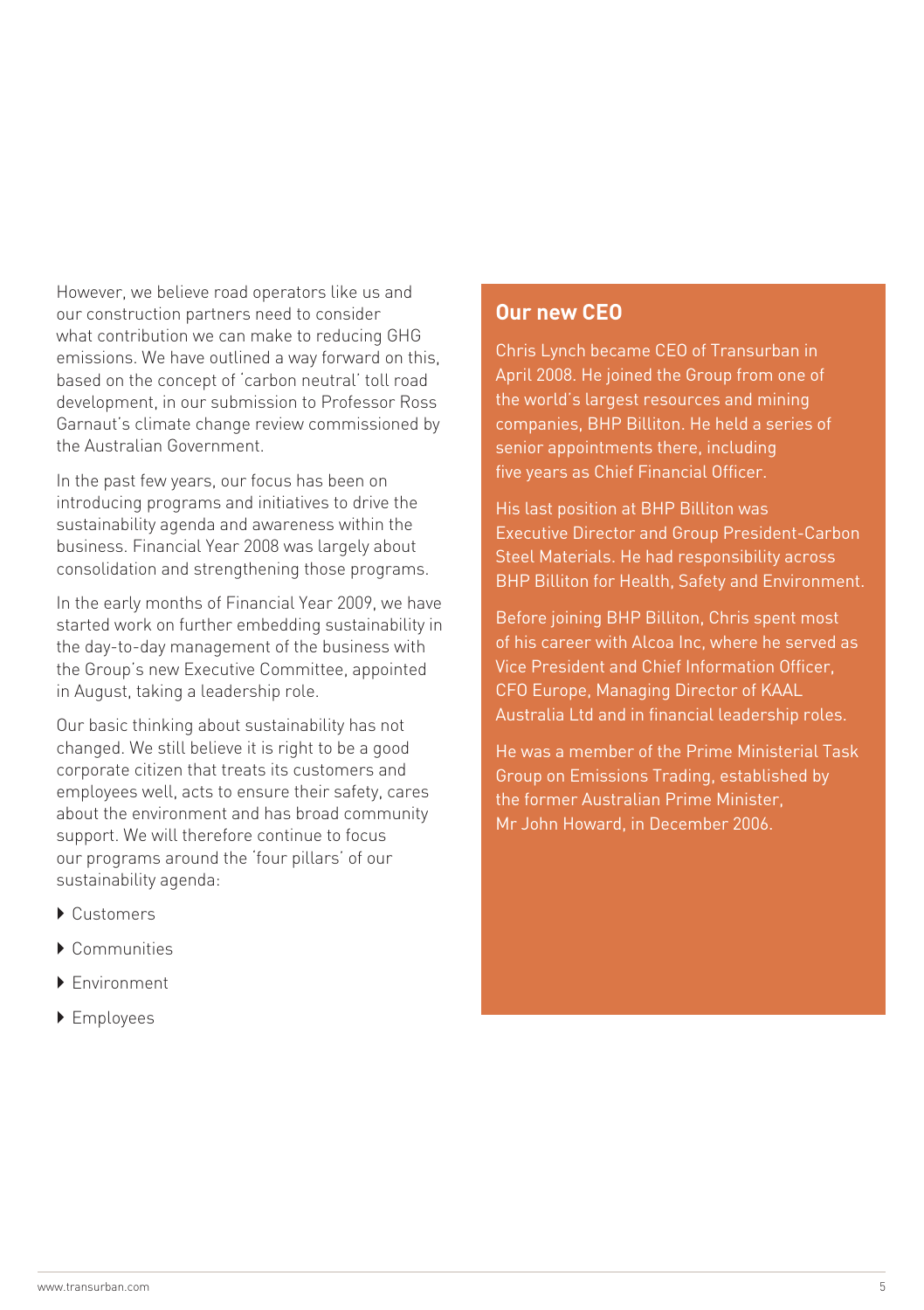# CEO's introduction (continued) A focus on safety and climate change



# **Total security holder return**

Transurban's new business framework

In June 2008, we introduced a new business framework for Transurban, known within the business as 'The Wheel'. It identifies sustainability as one of the key drivers of the Group's corporate reputation and total security holder return.

Members of our Executive Committee now have sustainability as one of their five team accountabilities. They will ensure that specific sustainability targets are included in the performance plans of the managers best placed to achieve them. The in-house Sustainability Team will continue to play an important leadership, advice and reporting role.

These changes are designed to further strengthen our performance on sustainability.

Many people across our business—from the employees who keep our roads safe to the Board members who sit on our Sustainability Committee—contribute to the sustainability agenda at Transurban. Their passion and commitment are excellent.

This year we received external validation for our sustainability performance from the Dow Jones Sustainability Indexes and the Carbon Disclosure Project for the third consecutive year. We look forward to building on these efforts in the coming year.

Chris Lynch CEO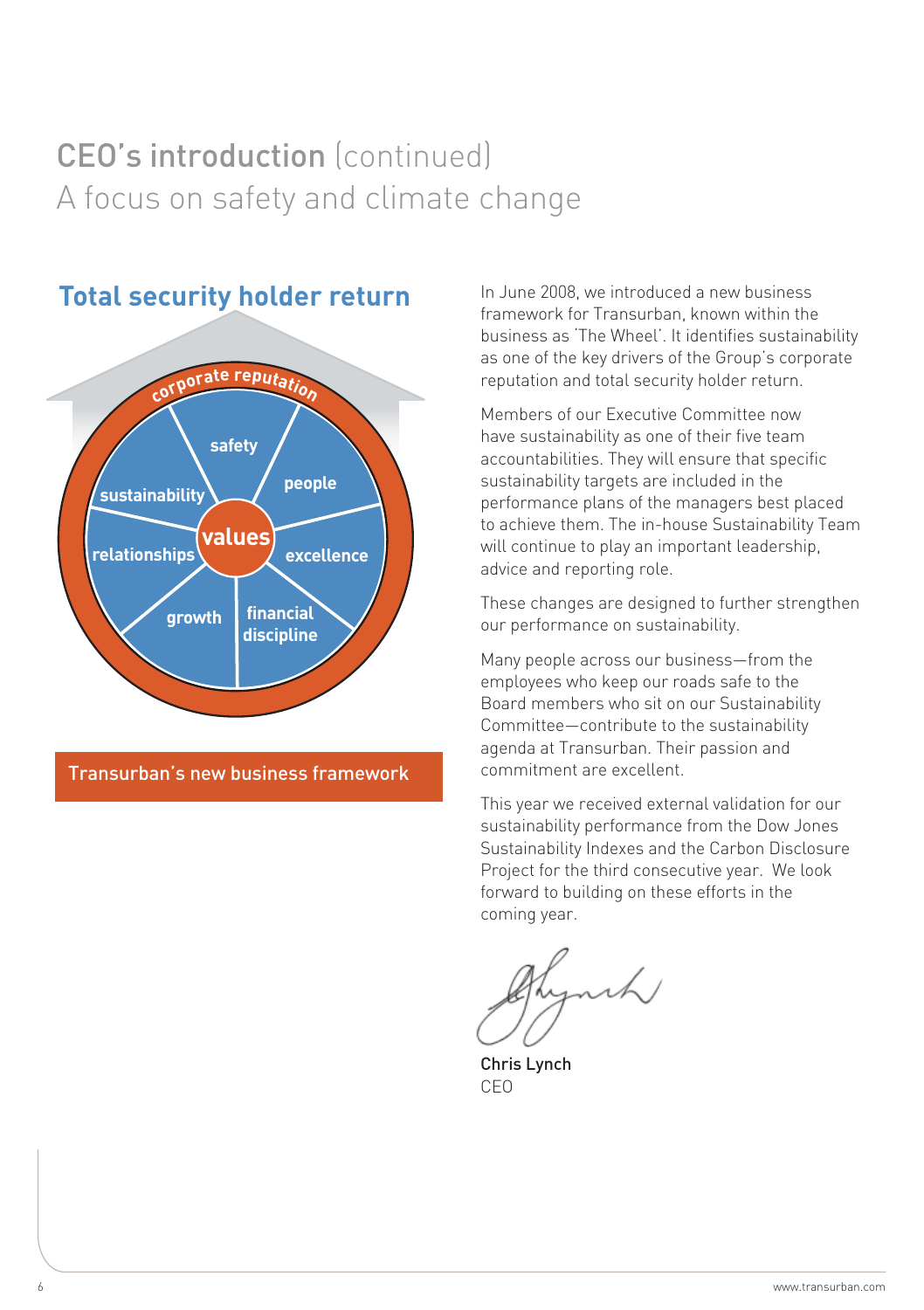# Financial Year 2008 at a glance

# **Highlights**

- ▶ Completed the CityLink Tunnel Safety Projectan \$11.7 million project to enhance safety in the Domain and Burnley tunnels in Melbourne. The project has enhanced the visibility of key safety features in the tunnels, highlighting emergency exits, cross passages between tunnels, emergency telephones and fireboxes.
- ▶ Began developing a Climate Change Strategy to help Transurban keep ahead of changing regulations and community views. The aim of the strategy is to better understand and manage the risks and opportunities associated with climate change.
- ▶ Co-sponsored the Herald Sun-CityLink Run for the Kids event. More than 27,000 runners and walkers took to Transurban's CityLink in March 2008 to raise money for Melbourne's Royal Children's Hospital. A record number of our employees also took part in the annual event, with 134 either running or walking and another 23 helping as volunteers. This major event raised \$738,941 for the children's hospital—\$200,000 more than last year.
- ▶ Continued to support integrated transport solutions, particularly in the US where we are developing two HOT Lane projects which will create more opportunities for carpooling and public transit.
- $\blacktriangleright$  Held a field emergency exercise on the Hills M2 motorway in Sydney that involved a mock collision between a tanker carrying diesel and a few dozen vehicles, an 80-car traffic jam and an unrelated bushfire nearby. Altogether, about 200 volunteers—many of them Transurban employees and their families and friends—and 100 on-duty emergency officers participated. The exercise was a collaboration with emergency services and the Roads and Traffic Authority in New South Wales.
- $\triangleright$  Committed funding to the Roads to Sustainability program, a \$75,000 three-year partnership with Sydney Olympic Park. The program pays for about 3,000 students from up to 50 schools in New South Wales to attend hands-on environmental activities at the Park.
- $\blacktriangleright$  Introduced energy saving initiatives for our corporate offices at 505 Little Collins Street in Melbourne where the majority of our employees are based. These initiatives are expected to reduce energy consumption by 8 per cent over 12 months.
- ▶ Held a waste audit at our head office in 505 Little Collins Street in Melbourne. In response to the audit, a Waste Management Strategy was developed which outlines initiatives for reducing, re-using and recycling office and roadside waste from our assets.
- $\triangleright$  Collaborated with the Victorian State Government and toll road operator ConnectEast on the 'Share the Road Safely' campaign to promote safer driving in Melbourne's roads and tunnels.

# Achievements

- $\blacktriangleright$  Listed in the Dow Jones Sustainability Indexes (DJSI) World List of high performing companies in 2006, 2007 and 2008.
- ` Included in the Climate Leaders Index (Australia/New Zealand) in the Carbon Disclosure Project (CDP) in 2006, 2007 and 2008.
- ▶ Won Best Early Reporter category in the Association of Chartered Certified Accountants (ACCA) Australia and New Zealand Awards for Sustainability Reporting 2007.
- $\triangleright$  Jointly awarded Excellence in Virginia Government Public Private Partnership Award with Virginia Department of Transportation in December 2007.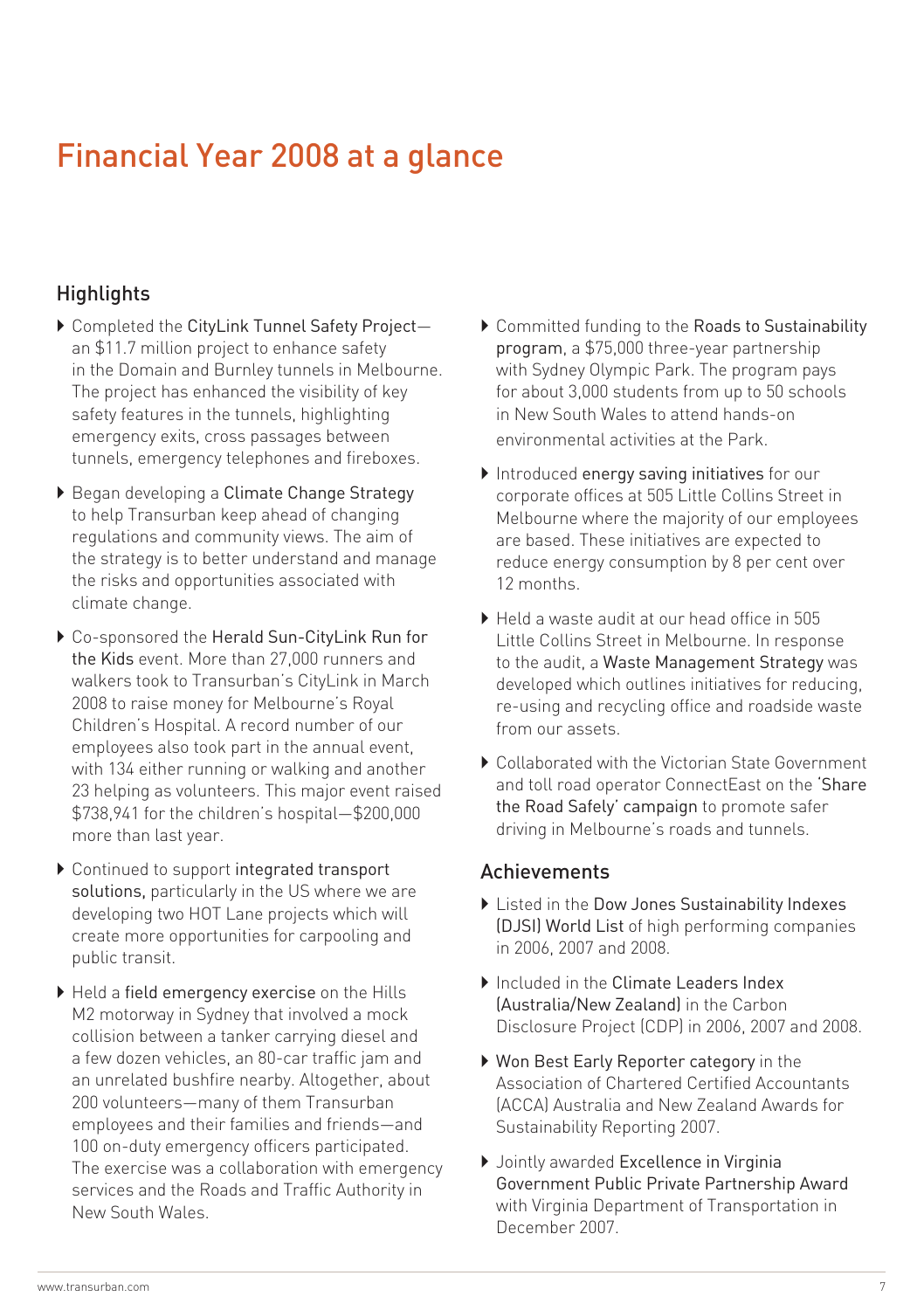# Sustainability report 2008 **Customers**

Customer service is a cornerstone of our business. We have more than five million account and non-account customers globally.



## **Our FY08 highlights**

- ▶ Completed the CityLink Tunnel Safety Projectan \$11.7 million project to enhance safety in the Domain and Burnley tunnels in Melbourne. The project has enhanced the visibility of existing key safety features by highlighting emergency exits, cross passages, telephones and fireboxes. In November 2008, it was awarded the National Safer Communities Award, sponsored by the Federal Government agency Emergency Management Australia. We also completed a detailed tunnel safety review on the Eastern Distributor.
- ` Held a field emergency exercise on the Hills M2 that involved a mock collision between a tanker carrying diesel and a few dozen vehicles, an 80-car traffic jam and an unrelated bushfire nearby. Altogether, about 200 volunteers many of them Transurban employees and their families and friends—and 100 on-duty emergency officers participated.
- ` Introduced improvements to our CityLink customer service phone line which has increased the caller success rate from 33 per cent to 55 per cent. The Natural Language Speech Recognition system—the voice customers hear when they phone for a CityLink Pass—was reworked so the female voice has clearer diction and scripts.

## **Our commitments in FY09**

- ` Introduce interoperable video service for customers to allow casual motorists to travel on all toll roads in Victoria and NSW without tags.
- ▶ Promote the options of using e-statements and e-alerts to our consumer customer base to reduce paper consumption.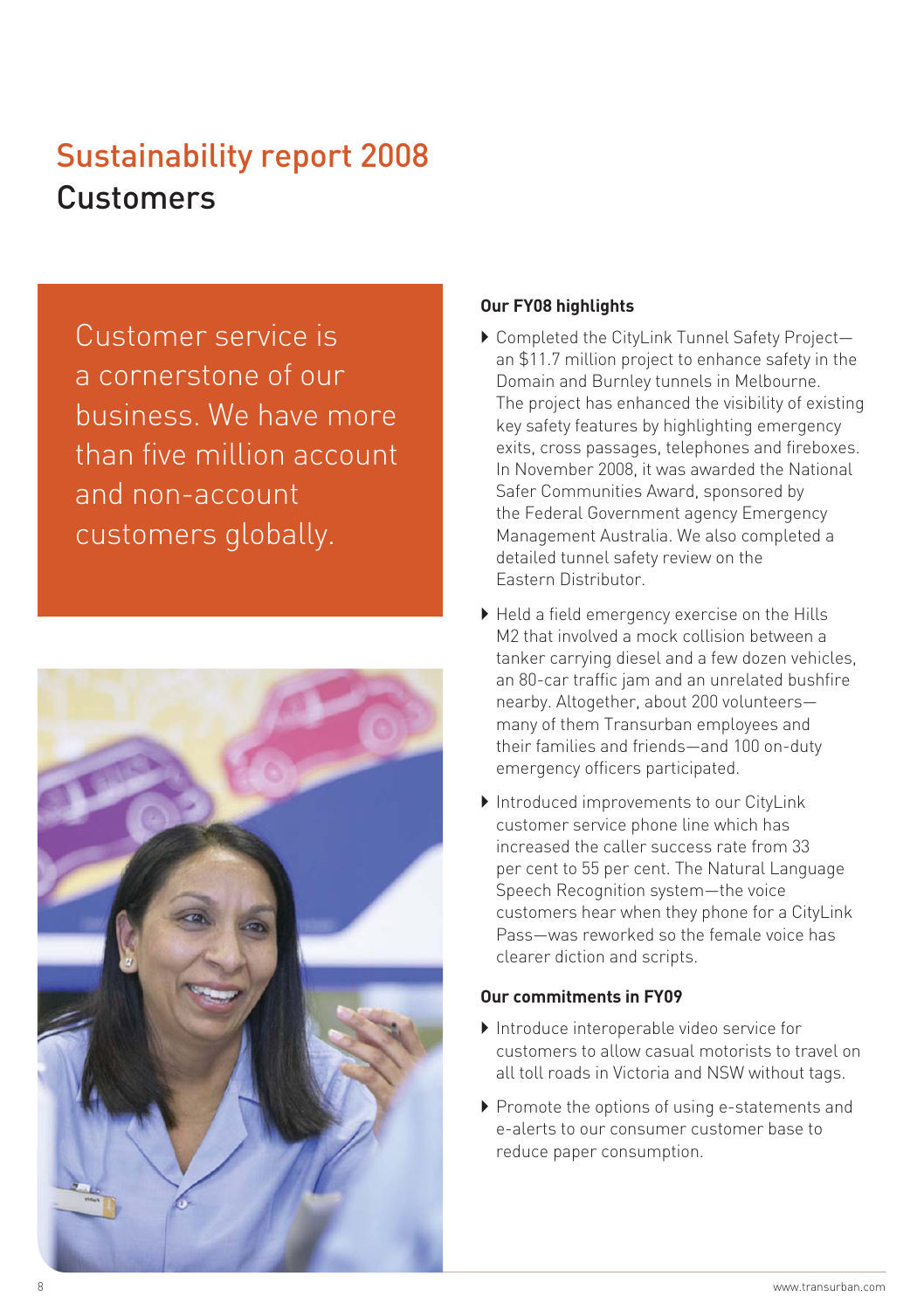# Share the Road campaign

Transurban collaborated with the Victorian State Government and EastLink operator ConnectEast on an advertising campaign that encourages motorists to be more courteous and cautious on Melbourne's roads and in its tunnels.

The \$3 million 'Share the Road Safely' campaign, which started in March 2008, included three stages of television, radio, print, online and outdoor advertising. Transurban committed \$750,000 to the campaign.

One series of ads focused specifically on safe driving behaviours in CityLink tunnels.

'Share the Road Safely' was evaluated by interviewing more than 500 motorists in a benchmark survey followed by three more rounds post-campaign. The independent survey analysts found:

- remained largely unchanged in the final survey (88 per cent feel 'safe'). However, a slight fall in those feeling unsafe in tunnels and freeways may have indicated that the campaign was beginning to influence driver behaviour.
- $\triangleright$  The majority of drivers agreed extra care and tolerance should be taken in tunnels. The belief remained high at 79 per cent.
- $\triangleright$  The TV ads dominated the campaign in terms of visibility. Almost two in three drivers (59 per cent) who viewed the ads said they would be more considerate on the roads as a result. The overall message of 'drive safely in tunnels' was again the key message received.

Since the campaign, we have introduced signs to 'Avoid Lane Changes' and new lane markings in the two CityLink tunnels to reinforce the campaign

# Collision Index





# We use an internationally recognised index for reporting collision information on our roads. The Collision Index outlines the number of collisions per 100 million vehicle kilometres travelled.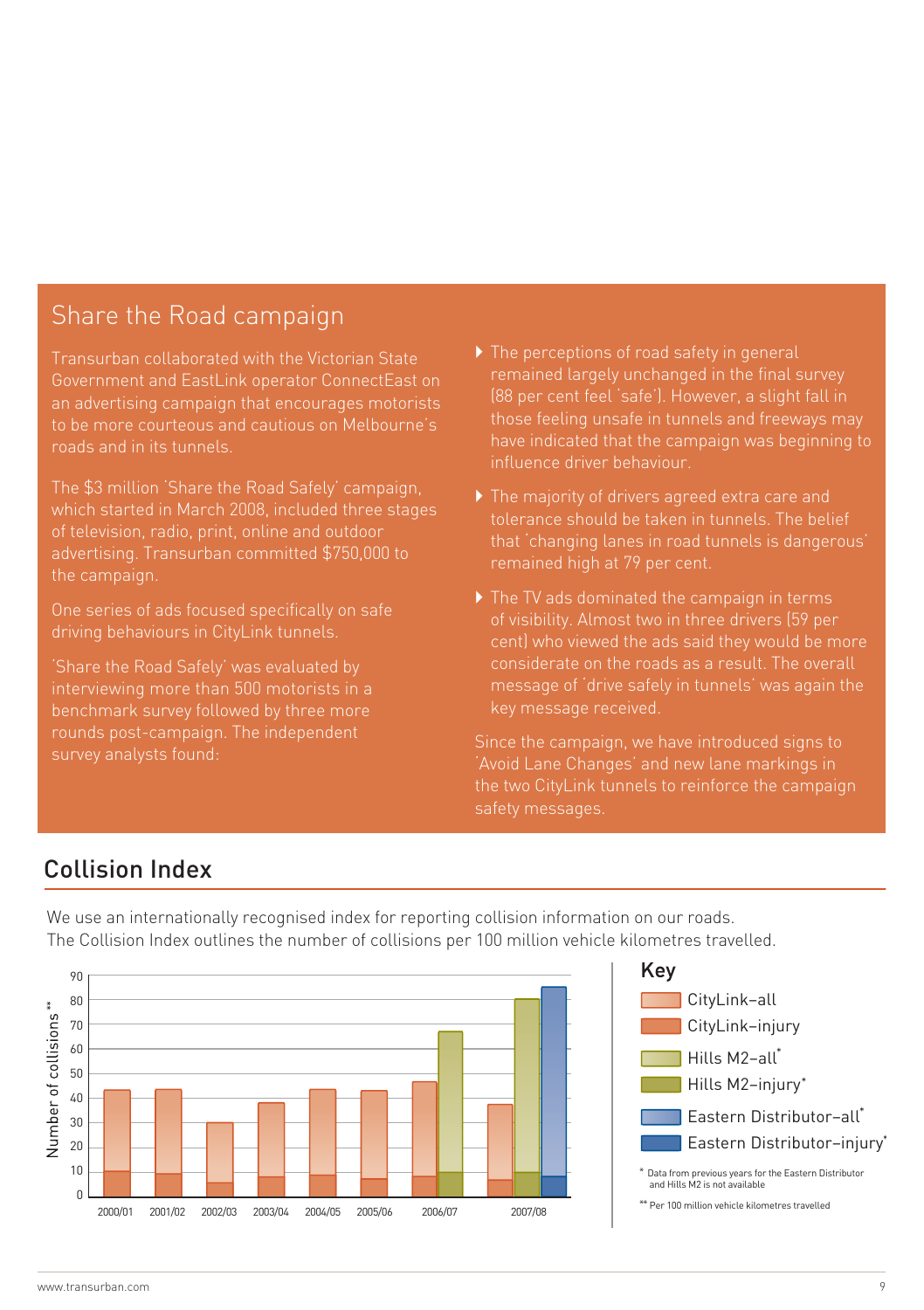# Sustainability report 2008 **Communities**

Transurban is in business for the long term and we are committed to understanding our impacts on society by engaging with communities.



# ▲ Public art project

We support a program for at-risk youths in Melbourne to promote their health and well-being, and social connectedness. Through CityLink's partnership with the Napier Street Studios Street Art Project, we help disengaged young people develop their artistic skills and contribute legally to large-scale public art rather than random graffiti.

## **Our FY08 highlights**

- ▶ Contributed around \$600,000 to local communities through partnerships and sponsorships.
- $\triangleright$  Conducted in-depth formal stakeholder engagement with 57 organisations in NSW and Victoria including cyclists, governments, local politicians, emergency services, road user groups and transport bodies.
- $\blacktriangleright$  In the US, began building relationships with various stakeholders that have an interest in Pocahontas 895 and the Capital Beltway HOT Lanes project.
- ▶ Continued to support integrated transport solutions, particularly in the US where we are developing two HOT Lane projects which will create more opportunities for carpooling and public transit.

## **Our commitments in FY09**

- $\blacktriangleright$  Review the methodology for the annual stakeholder engagement process in Australia.
- ▶ Embed our customised software tool TURTle (Transurban Relationship Tracker) as the key process for tracking and managing our stakeholder relationships.
- $\triangleright$  Continue to promote bushcare activities and public access to urban nature reserves in our NSW asset corridors.
- ` Undertake community consultation on a planned project to upgrade and widen the Hills M2 in collaboration with partners.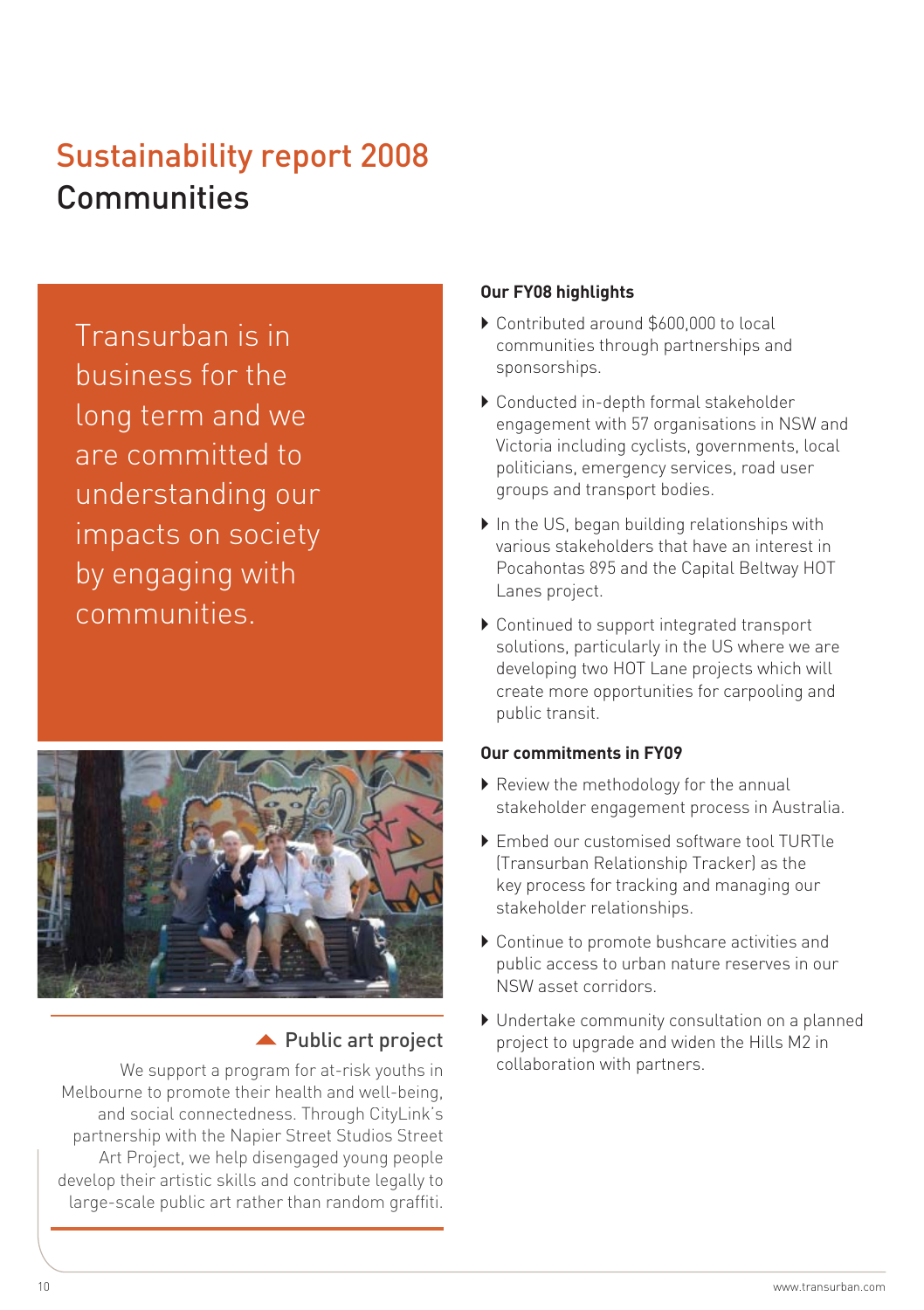



Sydney OlympicPark O



Roads to Sustainability  $\blacktriangleright$ 

We are funding the Roads to Sustainability program, a \$75,000 three-year partnership with Sydney Olympic Park. The program pays for about 3,000 students from up to 50 schools in New South Wales to attend hands-on environmental activities at the Park.

# Herald Sun-CityLink Run for the Kids

More than 27,000 runners and walkers took to Transurban's CityLink in March 2008 to raise money for Melbourne's Royal Children's Hospital as part of the Run for the Kids event. A record number of our employees also took part in the annual event, with 134 either running or walking and another 23 helping as volunteers. This major event raised \$738,941 for the hospital—\$200,000 more than last year.

# Plant Save on Capital Beltway

Transurban, construction partner Fluor-Lane and the Virginia Department of Transportation have partnered with community group Lands and Waters to relocate native plants from areas along the Capital Beltway. The plants are being moved to local primary schools and private conservation sites in the Northern Virginia region. Since May 2008, teams of volunteers have been working to save thousands of native species along a 23-kilometre/14-mile area.

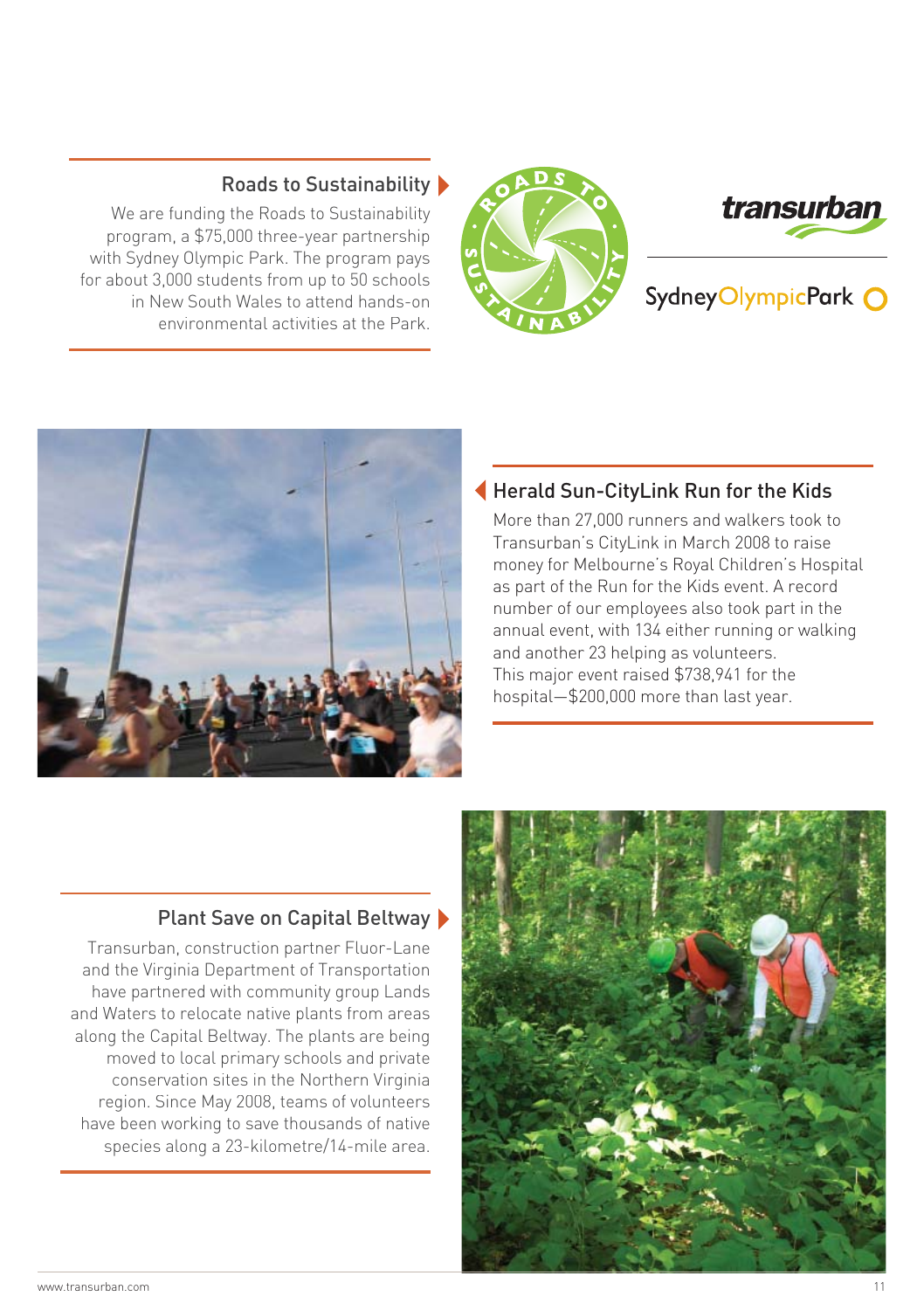# Sustainability report 2008 Environment

## **Our FY08 highlights**

- ` Began developing a Climate Change Strategy to keep Transurban ahead of changing regulations and community views. The aim of the strategy is to better understand and manage the risks and opportunities associated with climate change.
- $\blacktriangleright$  Developed a draft Sustainable Purchasing Policy to formalise our commitment to buying environmentally preferred products and services.
- ` Introduced energy saving initiatives for our corporate offices at 505 Little Collins Street in Melbourne where the majority of our employees are based. These initiatives are expected to reduce energy consumption by 8 per cent over 12 months.
- ` Held a waste audit at our head office in 505 Little Collins Street in Melbourne and developed a Waste Management Strategy.
- $\blacktriangleright$  Tested the accuracy of our in-house traffic model used to estimate greenhouse gas (GHG) emissions per kilometre along freeflow routes in comparison to alternative routes along arterial roads.

## **Our commitments in FY09**

- $\blacktriangleright$  Roll out the Sustainable Purchasing Policy to the business.
- ▶ Set feasible GHG emissions reduction targets for Australian road assets for which baseline performance data had been established.
- ` Assess the potential physical impacts on CityLink from changes in climate (for example, increased road maintenance costs from higher temperatures).
- ` Conduct waste audits to measure roadside waste from CityLink, Hills M2 and the Eastern Distributor.
- $\blacktriangleright$  Develop an internal communications program to reduce office waste and promote recycling.

# Transurban's scope 1 and 2 GHG emissions FY08



# Transurban's potable water use FY08

Million Litres

| P895            |     | 0.7 |  |     |  |  |  |  |      |  |
|-----------------|-----|-----|--|-----|--|--|--|--|------|--|
| <b>M5</b>       |     | 2.0 |  |     |  |  |  |  |      |  |
| M4              |     | 0.7 |  |     |  |  |  |  |      |  |
| ED              |     |     |  | 5.9 |  |  |  |  |      |  |
| <b>Hills M2</b> | 0.6 |     |  |     |  |  |  |  |      |  |
| <b>CityLink</b> |     |     |  |     |  |  |  |  | 16.6 |  |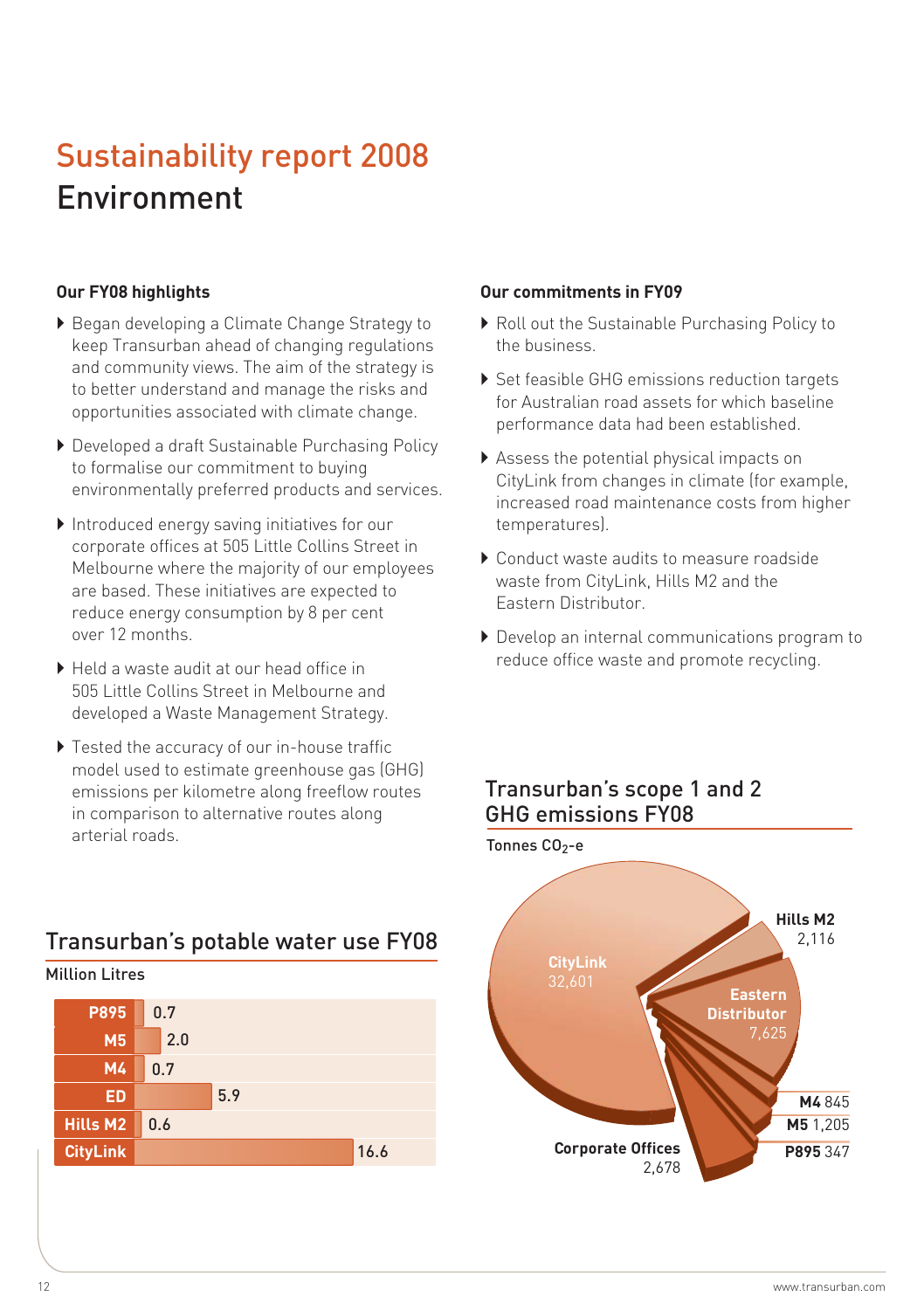

# Southern Link Upgrade

Transurban has set a number of ambitious sustainability targets for its Southern Link Upgrade reducing greenhouse gas (GHG) emissions, waste and water from construction works.

Construction on the project in Victoria began in September 2007.

Transurban is responsible for delivering the project, a key part of the \$1.4 billion Monash-CityLink-West Gate upgrade. The project is a partnership with the Victorian Government and will be delivered along with our alliance partners Abigroup and Maunsell AECOM.

The upgrade includes the construction of an additional operating lane in each direction from the eastern Burnley and Domain tunnel portals, to where CityLink joins the Monash Freeway just east of Glenferrie Road.

## **Carbon neutrality**

During construction the project team will track GHG emissions and reduce these where possible. Remaining emissions will be offset once the project is complete.

The project team has developed a comprehensive GHG emissions tracking program to calculate the activities. Tracking undertaken since construction began shows that the majority of emissions are generated from the manufacture of construction materials such as concrete, asphalt and steel.

The project team has implemented a number of initiatives to reduce the project's GHG emissions. These include:

- $\blacktriangleright$  purchasing construction materials with an increased recycled content such as 100 per cent recycled steel reinforcement and 10 to 30 per cent recycled asphalt pavement
- ` purchase of green power for the project office, and
- $\triangleright$  sourcing products and construction materials from facilities close to the project site where possible to reduce GHG emissions from transportation.

The team is also reducing waste by recycling demolition materials, re-using existing materials and demolition concrete in pavement construction where suitable, and re-using asphalt as a stabiliser on vehicle access tracks around the construction site.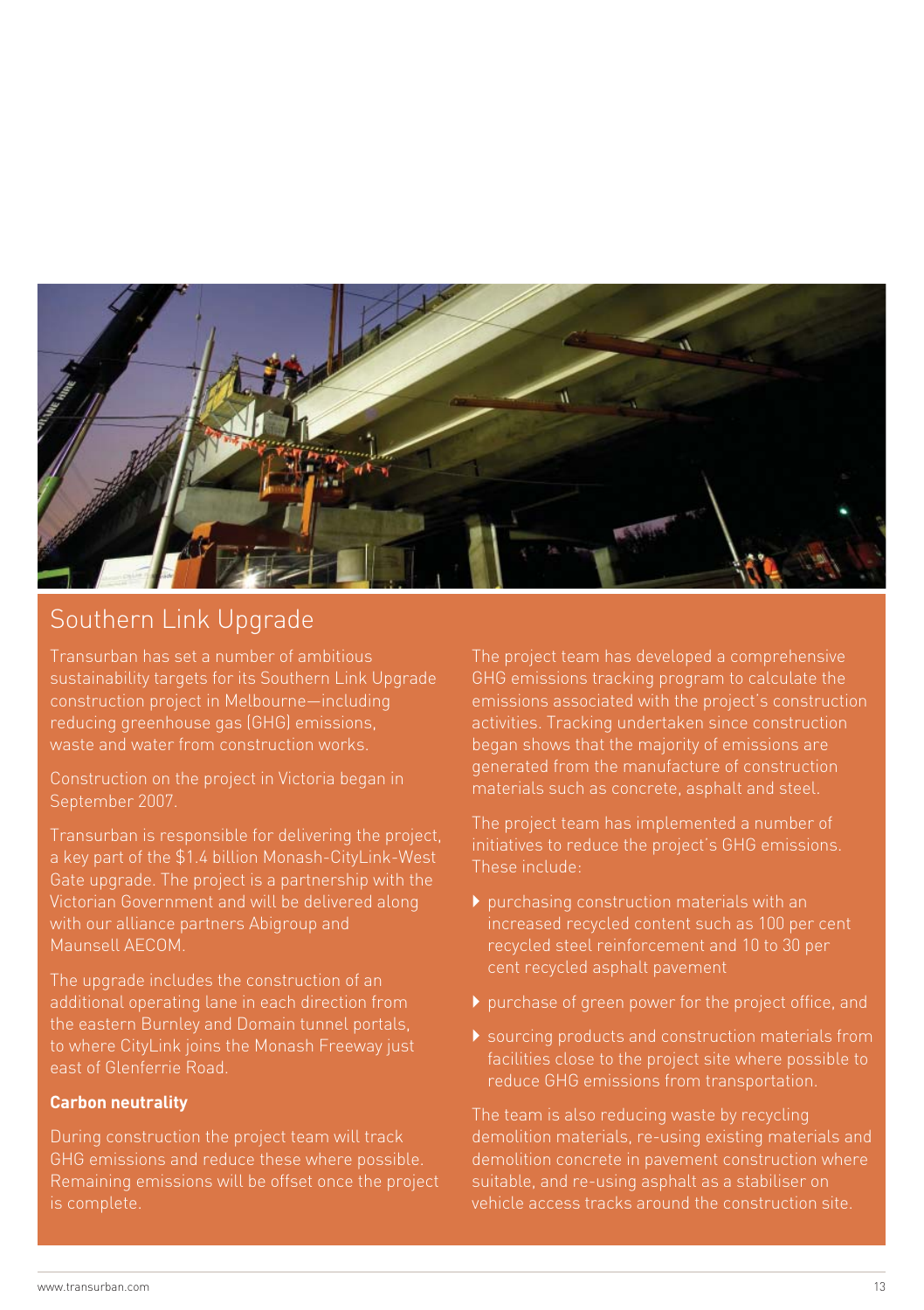# Sustainability report 2008 Employees

Transurban's business is built on the skills of its workforce. We strive to be an employer of choice by enhancing the workplace experience and developing and rewarding people.

## **Our FY08 highlights**

- ` Extended the Good Company Group to our North American offices. The Group aims to improve and maintain sustainable practices in the office and to encourage employee participation in community outreach programs.
- ▶ Raised a total of \$91,963 for our five partner charities, with \$45,981.50 contributed by employees and the remainder a matching contribution by Transurban through our TransGiving program. The program allows employees to voluntarily donate to selected charities through their pre-tax pay. In June 2008, 22 per cent of employees participated in the program.

## **Our commitments in FY09**

- $\triangleright$  Continue to review areas for improvement in our Occupational Health & Safety Management Framework.
- $\triangleright$  Continue to review and enhance how we report HR statistics.
- $\blacktriangleright$  Develop and implement a formal workplace flexibility program.
- ` Expand BeWell@TU, our employee health and well-being program, by working with an external partner to offer new initiatives.
- $\blacktriangleright$  Review and refine Transurban leadership programs.

# Values

Our values drive the way we do business.

In April 2008, new Chief Executive Officer Chris Lynch outlined new company values: honesty, integrity, humility and accountability.

Since the new values were introduced, a working group has been set up to develop a communications plan. In FY09, we expect to roll out the plan and hold a range of activities for employees to flesh out the new values and promote them as the basis of our business activities.

**TransurbanValues**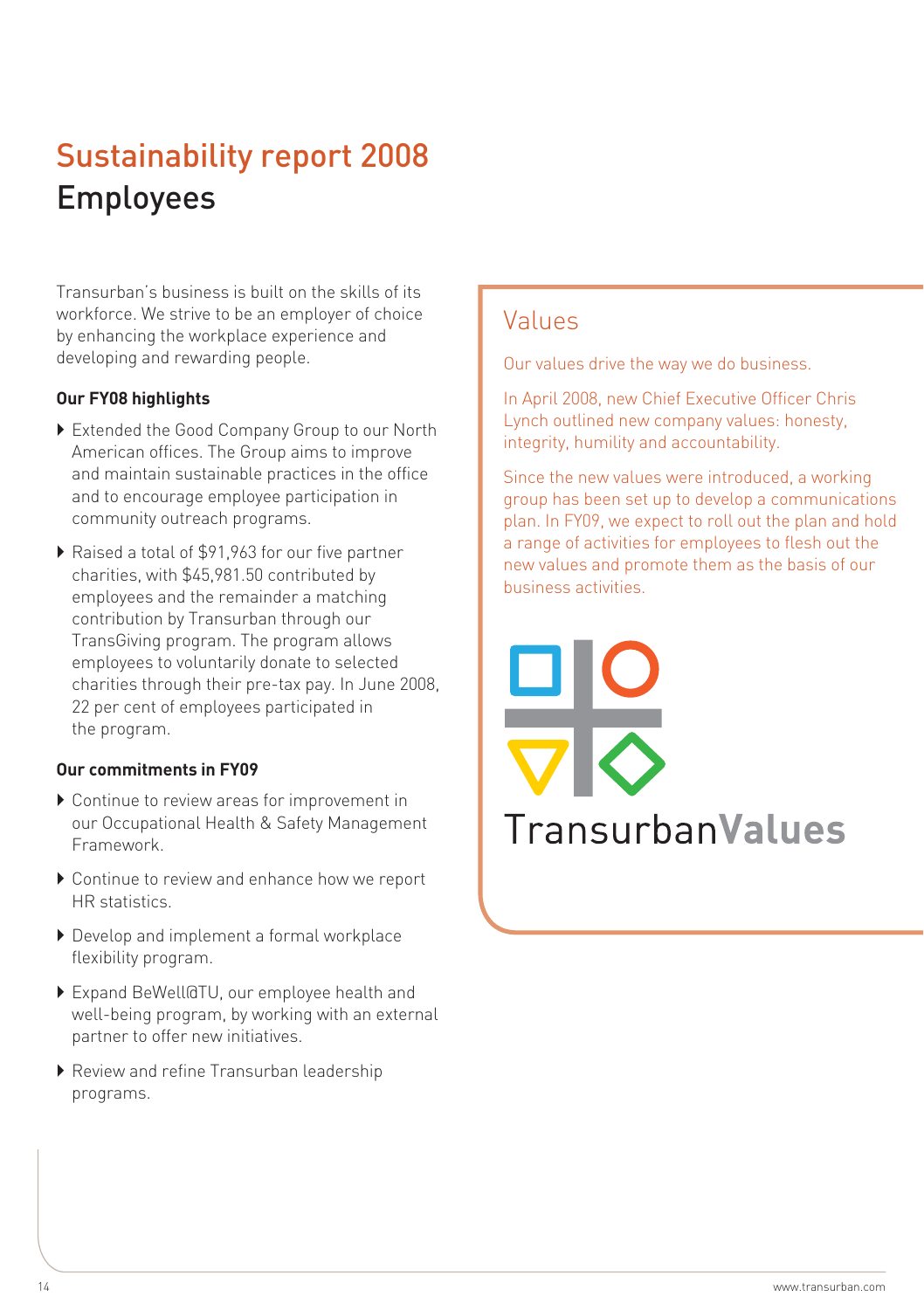# Business transformation and cost reduction

In June 2008, Transurban announced a plan to remove \$20 million a year from the Group's ongoing cost structure. This was one of a number of initiatives resulting from a review of the business initiated by Chris Lynch when he took over as Chief Executive Officer in April.

By the time Transurban announced its FY08 full year results in August, cost savings of \$21.4 million had been implemented or identified.

Chris Lynch reported that the savings were:

- ▶ \$13.1 million from reduced employee numbers
- ▶ \$1.4 million from reduced property costs associated with moving out of premium business accommodation in Melbourne and Sydney
- $\triangleright$  \$3 million related to reduced corporate costs in areas such as entertainment, travel and use of consultants, and
- ▶ \$3.9 million related to reduced operating costs.

In the group's Security Holder Review, published in September, the Chairman, David Ryan, said more than 60 employees and contractors were leaving the business as a result of the cost reductions. This represented just over 10 per cent of our Australian-based workforce.

"Redundancies are always difficult," Mr Ryan wrote. "However, employees have generally accepted the need to make cost improvements to the business."

Change of this scale invariably affects employee morale. Members of the Executive Committee have taken responsibility for implementing programs to improve morale and employee engagement.

## **Turnover**

Total employee turnover increased from 22 per cent Australian average of 15.68 per cent for Australian companies in FY08. (Mercer: Human Resource Effectiveness Monitor Survey 2008).

Voluntary turnover was 19 per cent, an increase of 2 per cent on the previous year. This represents 112 employees choosing to leave Transurban. The result highlights the impact of the operational and structural changes within our business and increased competitiveness in the labour market.

The challenge ahead is to continue supporting our employees and to focus on talent management, succession planning and career paths to improve our retention rates.

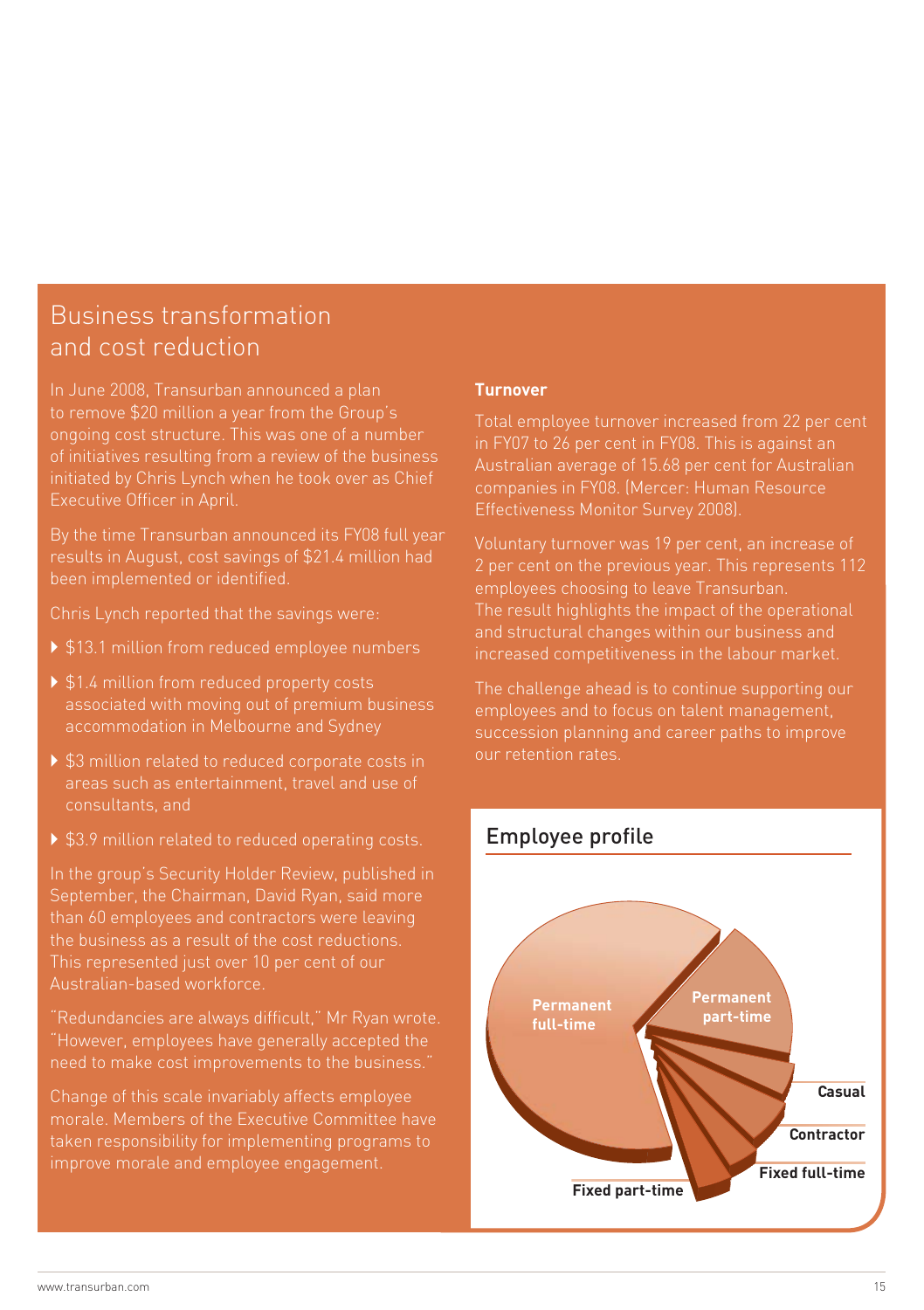# Sustainability report 2008

# Assurance statement

## **INDEPENDENT ASSURANCE STATEMENT**

![](_page_17_Picture_3.jpeg)

Net Balance Management Group Pty Ltd. Level 1, 190 Queen Street, Melbourne Mctoria 9000 Australia Tel +61.3 8641 6400 Fax +61.3 9600 1295 sbalancemanagement.com

To the Board and Stakeholders of Transurban Limited:

Transurban Limited (Transurban) commissioned Net Balance Management Group Pty Ltd (Net Balance) to provide independent assurance of the Transurban Sustainability Report 2008 (the 'Report'). The Report presents Transurban's sustainability performance over the period 1 July 2007 to 30 June 2008. Transurban was responsible for the preparation of the Report and this statement represents the assurance provider's independent opinion. As an independent assurer of the Report, the responsibility of Net Balance is to the Board and Management of Transurban alone in accordance with the terms of reference agreed. Other stakeholders should perform their own due diligence before taking any action as a result of this statement.

#### **Assurance Objectives and Process**

The objective of the assurance process is to provide stakeholders of Transurban with an independent opinion on the quality of the Report. This is confirmed through verification of the claims made, and a review of the organisation's underlying systems, processes and competencies that support the Report with respect to the principles of materiality, completeness and responsiveness. A complementary objective is to ensure continuous improvement in data management systems and associated reporting processes.

#### **Our Opinion**

Based on the scope of the assurance process, the findings of the assurance engagement provide confidence in the information contained within the Report. The level of data accuracy was found to be within acceptable limits. Data trails selected were easily identifiable and traceable, and the personnel responsible were able to reliably demonstrate the origin(s) and interpretation of data.

The following represents the assurance provider's opinion:

- Statements made in the Report appropriately reflect environmental and social performance achieved during the period.
- All errors noted by the assurance provider were satisfactorily addressed by Transurban prior to finalising the report.
- The majority of systems used to collect and retrieve data were robust and had shown significant improvement from those employed last year.
- Gains have been made in relation to reporting on US operations. However, improvements to management of US data can still be made.
- Participation of part-owned companies in the assurance process was cooperative. However, additional training and communications around the importance and benefits of assurance may provide efficiencies in future assurance work.

Overall, the assurance provider is satisfied that the Report is an appropriate representation of Transurban's sustainability performance during the reporting period.

#### **Conclusions and Recommendations**

- *Materiality:* Environmental, social and broader economic aspects and issues that are considered material to stakeholders and peers have been addressed and communicated within the Report. The teams responsible for managing sustainability at Transurban were competent and had a good understanding of the sustainability issues material to Transurban business operations.
- *Completeness:* Transurban has effective systems in place to measure, monitor and manage sustainability issues. Net Balance carried out visits to three sites and communicated with personnel from all other sites during the assurance engagement. The information presented is comparable (in terms of year-on-year performance) and is in a format that is easily understandable to a range of stakeholders. Overall, the information presented is a fair representation of Transurban's sustainability performance and is presented in a balanced manner.
- *Responsiveness:* Transurban actively engaged with customers, industry groups, government and the communities in which they operate. Furthermore, Transurban has responded appropriately to the concerns of its stakeholders and has addressed these in the Report.

A key opportunity in improving the Report's responsiveness is to respond to stakeholders' requests to see more comprehensive reporting on Transurban's 'environmentally sustainable transport options and infrastructure design' and 'integration with other transport modes'. While work has begun on this in the US, an opportunity to further improve this level of reporting is presented.

Transurban is well positioned to continue to show leadership in the areas of climate change management and sustainable purchasing. A key challenge will be to build the policy work undertaken in the past year in order to maintain a leadership stance. In particular, implementation of the initiatives set out in the policies should be given a high priority in order to achieve set objectives.

On behalf of the assurance team, 3rd December 2008, Melbourne, Australia

Terence Jeyaretnam Director, Net Balance & Lead CSAP (IRCA UK)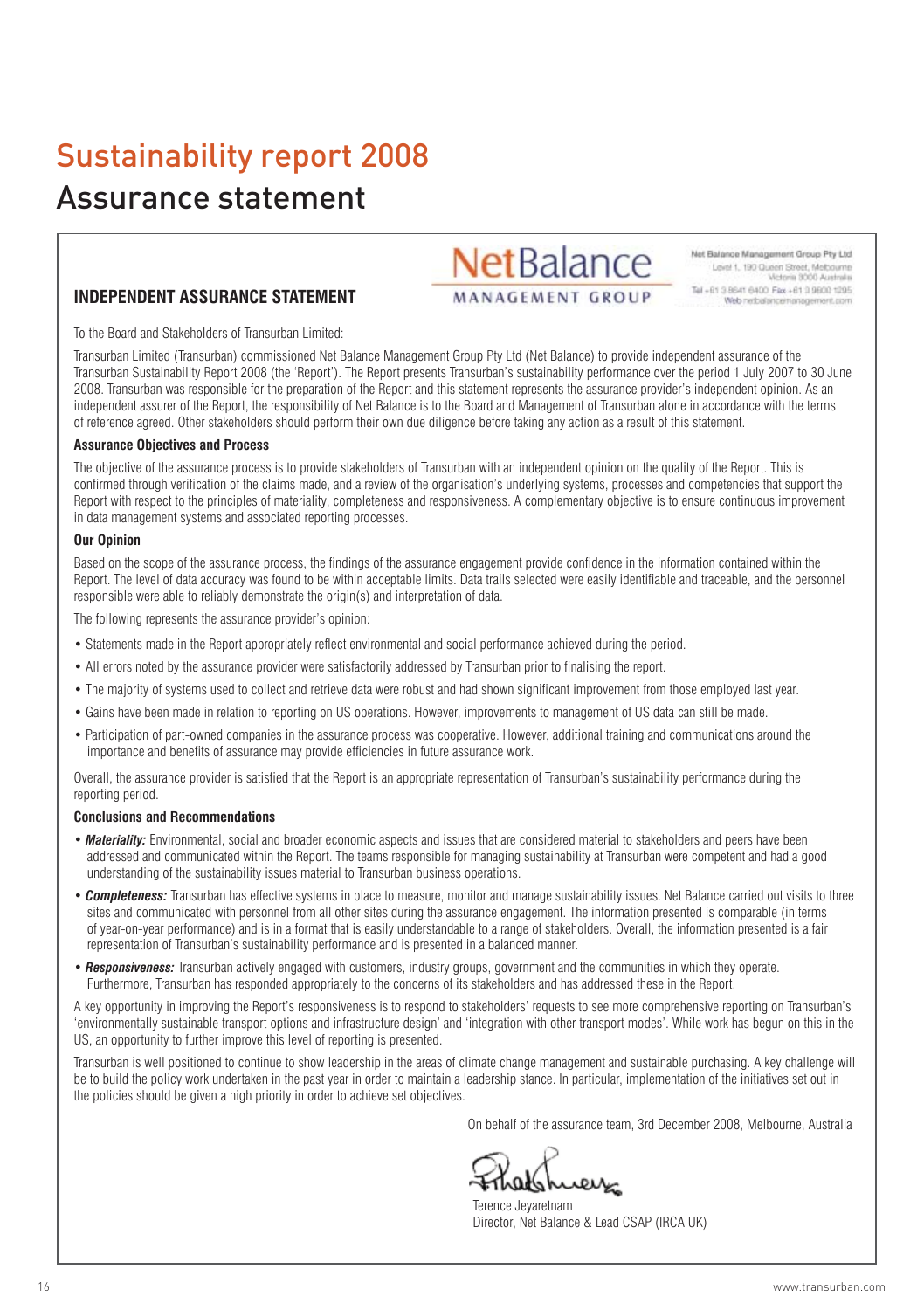# Enquiries and information

For more information on the Sustainability Report 2008 contact:

## **Melissa Clarkson**

Sustainability Manager Phone +61 3 8656 8219 mclarkson@transurban.com

**The sustainability team** Phone +61 3 8656 8900 sustainability@transurban.com

We welcome your feedback on this summary report.

![](_page_18_Picture_6.jpeg)

Transurban chooses environmentally-responsible printers and papers.<br>This brochure was printed by Fishprint, a carbon-neutral printer,<br>on Re-Art Gloss100% recycled paper with waterless offset printing with<br>non-GM soy ink an